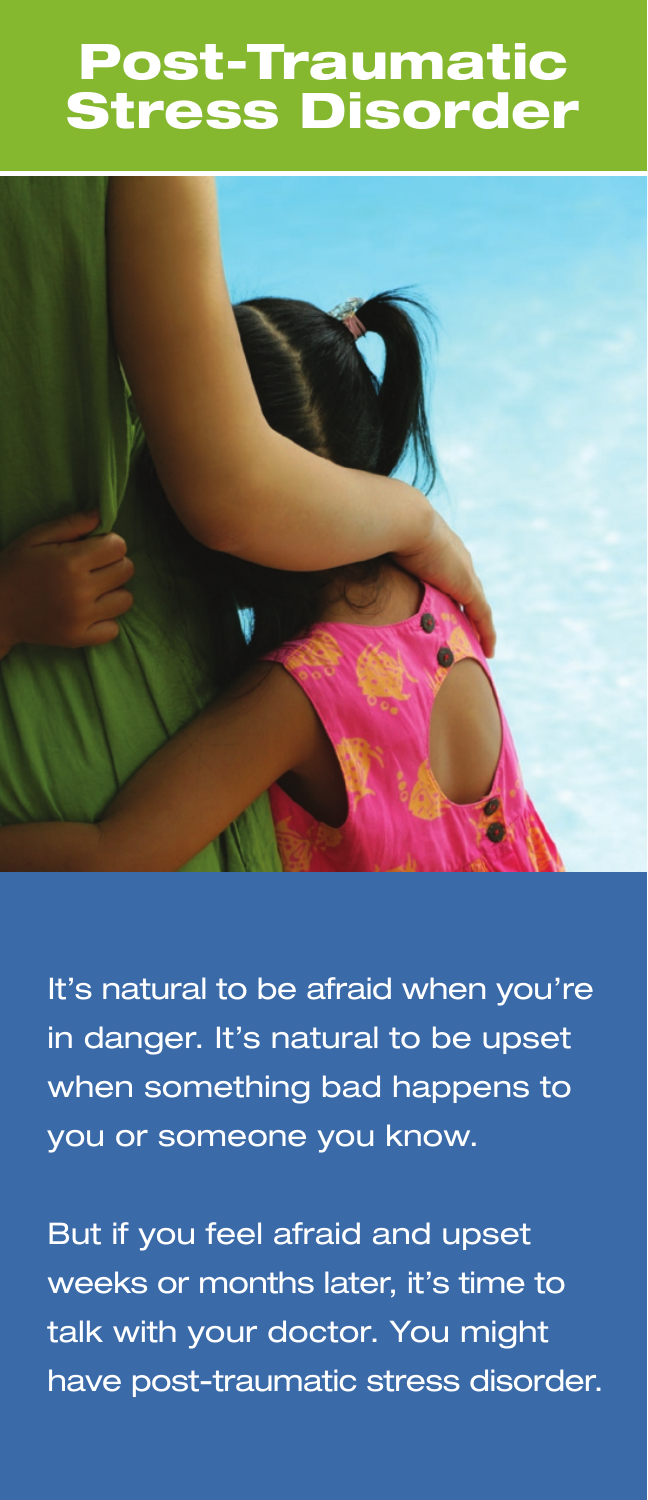#### What is post-traumatic stress disorder, or PTSD?

PTSD is a real illness. You can get PTSD after living through or seeing a dangerous event, such as war, a hurricane, or bad accident. PTSD makes you feel stressed and afraid after the danger is over. It affects your life and the people around you.

If you have PTSD, you can get treatment and feel better.

#### Who gets PTSD?

PTSD can happen to anyone at any age. Children get PTSD too.

You don't have to be physically hurt to get PTSD. You can get it after you see other people, such as a friend or family member, get hurt.

#### What causes PTSD?

Living through or seeing something that's upsetting and dangerous can cause PTSD. This can include:

- Being a victim of or seeing violence
- The death or serious illness of a loved one
- War or combat
- Car accidents and plane crashes
- Hurricanes, tornadoes, and fires
- Violent crimes, like a robbery or shooting.

There are many other things that can cause PTSD. Talk to your doctor if you are troubled by something that happened to you or someone you care about.

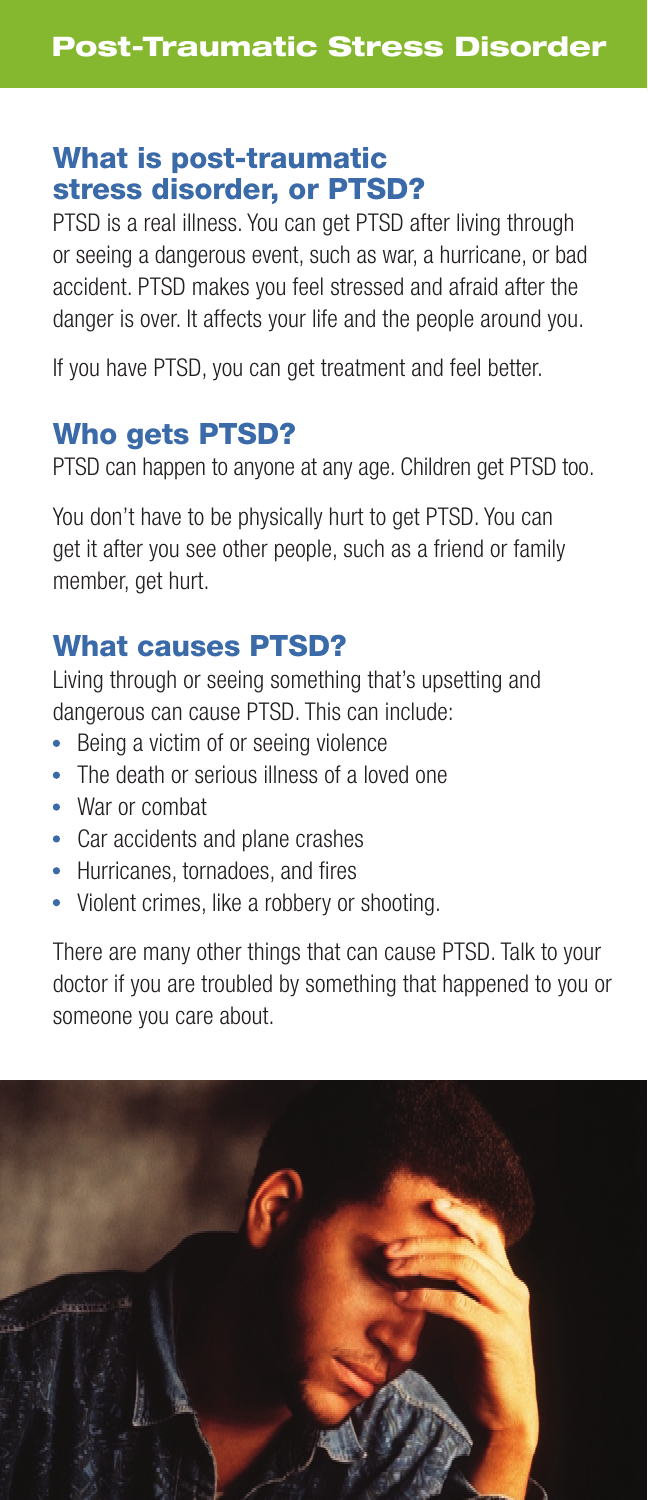#### How do I know if I have PTSD?

Your doctor can help you find out. Call your doctor if you have any of these problems:

- Rad dreams
- Flashbacks, or feeling like the scary event is happening again
- Scary thoughts you can't control
- Staying away from places and things that remind you of what happened
- Feeling worried, guilty, or sad
- Feeling alone
- Trouble sleeping
- Feeling on edge
- Angry outbursts
- Thoughts of hurting yourself or others.

Children who have PTSD may show other types of problems. These can include:

- Behaving like they did when they were younger
- Being unable to talk
- Complaining of stomach problems or headaches a lot
- Refusing to go places or play with friends.

#### When does PTSD start?

PTSD starts at different times for different people. Signs of PTSD may start soon after a frightening event and then continue. Other people develop new or more severe signs months or even years later.

#### How can I get better?

PTSD can be treated. A doctor or mental health professional who has experience in treating people with PTSD can help you. Treatment may include "talk" therapy, medication, or both.

Treatment might take 6 to 12 weeks. For some people, it takes longer. Treatment is not the same for everyone. What works for you might not work for someone else.

Drinking alcohol or using other drugs will not help PTSD go away and may even make it worse.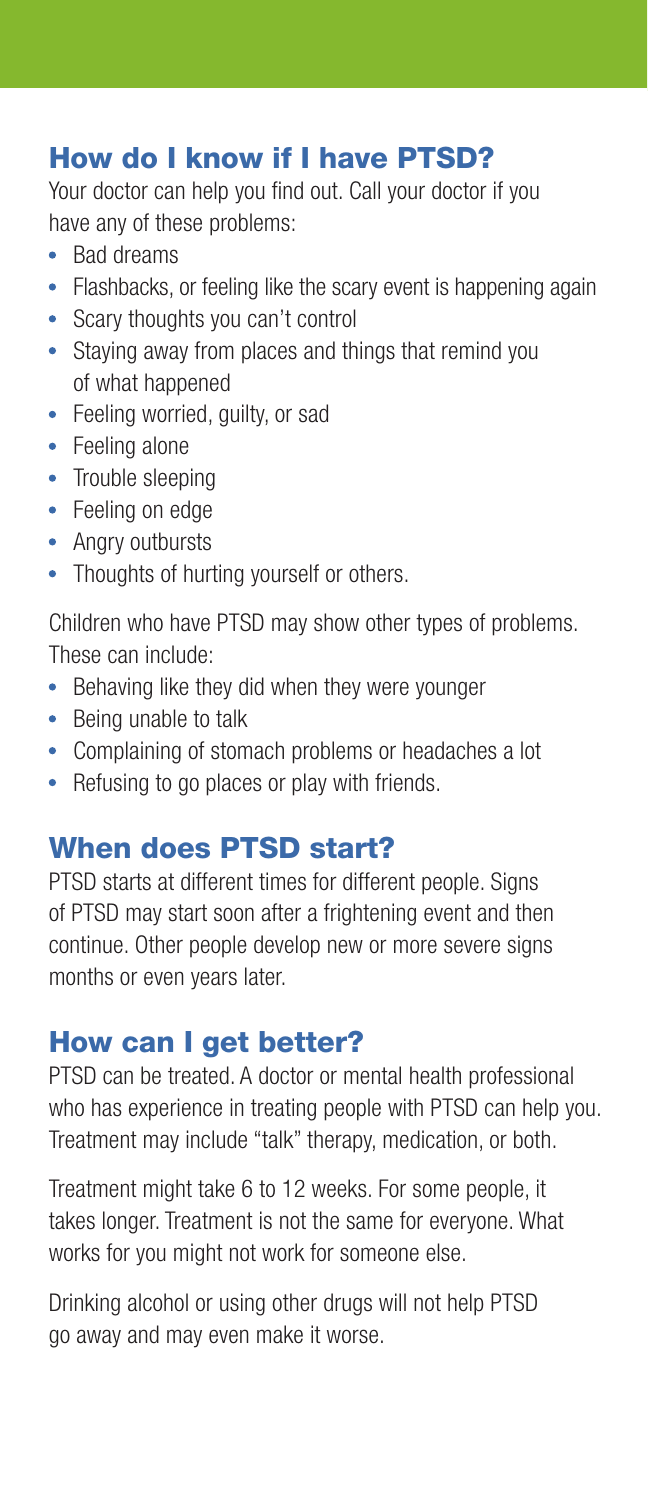# How PTSD Can Happen: Janet's Story

Janet was in a car crash last year. The crash was frightening, and a man in another car died. Janet thought she was lucky. She lived through it and she wasn't badly hurt.

Janet felt fine for a while, but things changed. She started to have nightmares every night. And when she was awake, she could see the crash happening over and over in her mind. She felt tense every time she rode in a car, and tried to avoid it as much as she could. Janet started yelling at her husband over little things. And sometimes she just felt numb inside.

Janet's husband asked her to see her doctor. who told her she might have PTSD. Janet's doctor put her in touch with a doctor trained to help people with PTSD. Soon Janet was being treated. It helped her to feel less tense and scared, and it helped her to sleep. It also helped her to share her feelings with the doctor. It wasn't easy, but after a couple of months Janet began to feel better.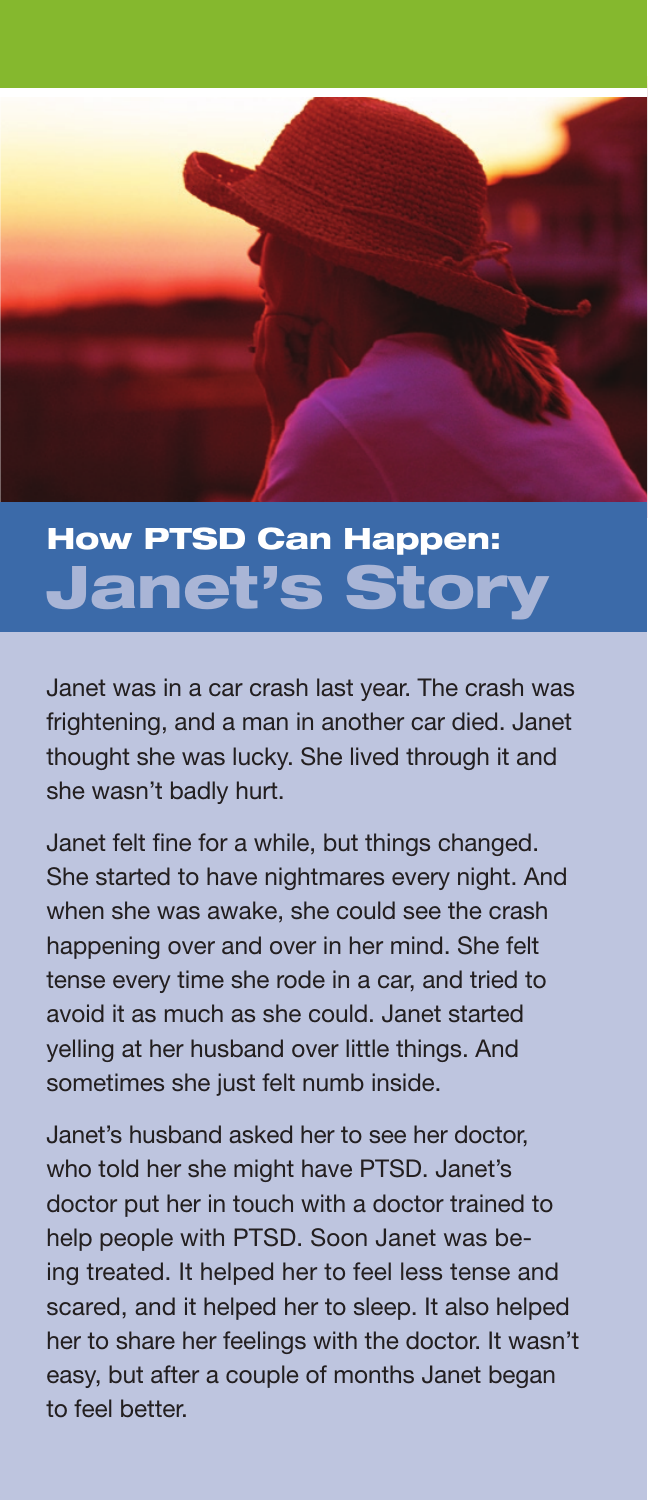

### Facts About PTSD

- PTSD can affect anyone at any age.
- Millions of Americans get PTSD every year.
- Many war veterans have had PTSD.
- Women tend to get PTSD more often than men
- PTSD can be treated. You can feel hetter.

### Don't Hurt Yourself

You are not alone. Get help if you are thinking about hurting yourself.

- Call your doctor.
- Call 911 if you need help right away.
- Talk to a trained counselor at the **National Suicide Prevention Lifeline** at 1-800-273-TALK (8255); TTY: 1-800-799-4TTY (4889).